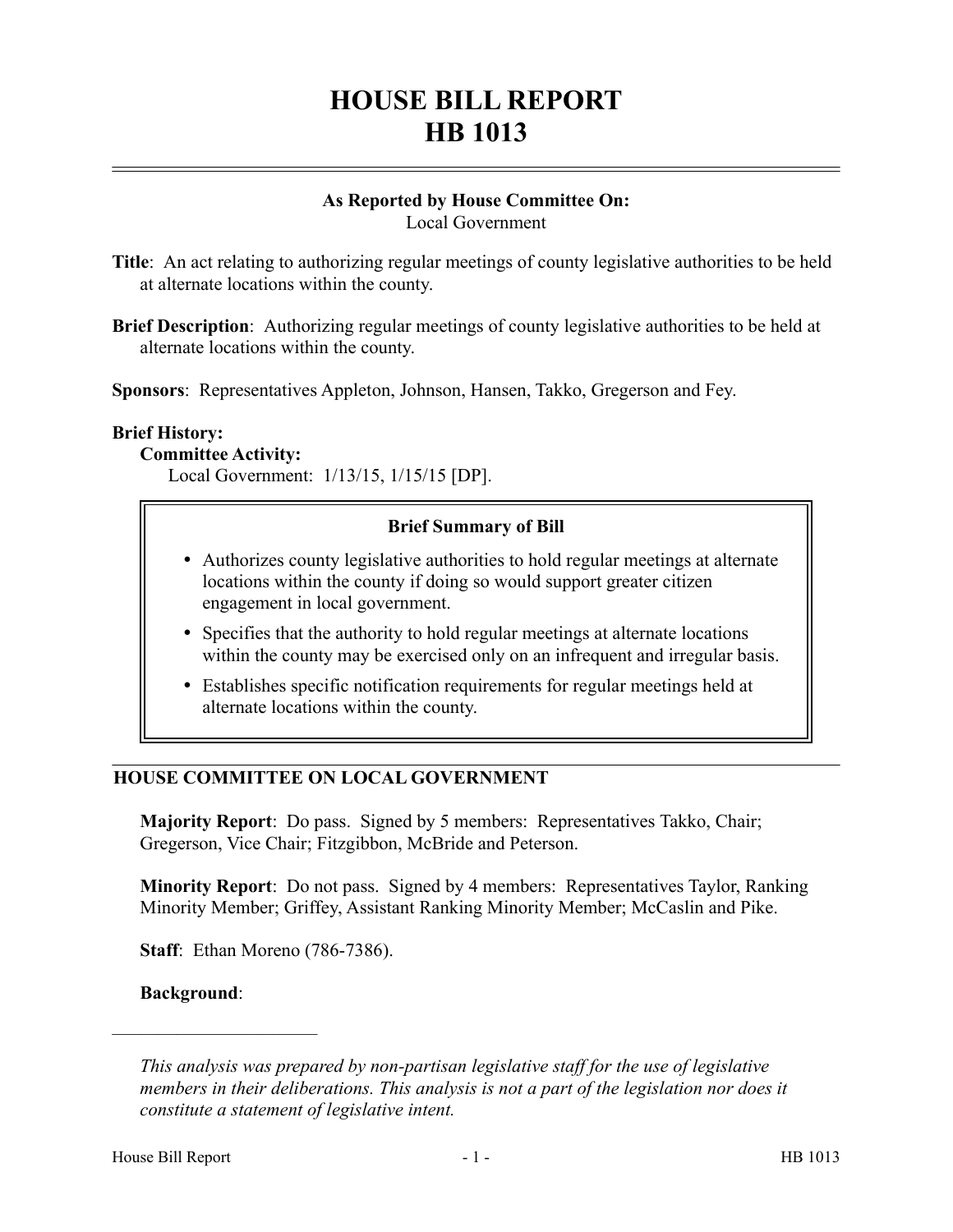Washington counties provide regional services to all residents within their jurisdiction, including administering elections and furnishing judicial services, and a broader array of services to residents in unincorporated areas.

County legislative authorities are required to hold regular meetings at the county seat to transact any business required or permitted by law. Although the term "regular meeting" is not defined in statutory provisions governing counties, the Municipal Research and Services Center defines "regular meeting" as one that is held according to a schedule, adopted as appropriate, by the applicable public governing body.

Contrary to the geographic limitations on regular meetings, county legislative authorities may hold special meetings (meetings that are not held according to an adopted schedule) at any location within the county if the agenda item or items are of unique interest or concern to the citizens of the area of the county in which the special meeting is to be held.

–––––––––––––––––––––––––––––––––

### **Summary of Bill**:

County legislative authorities are authorized to hold regular meetings at alternate locations outside of the county seat, but within the county, if the legislative authority determines that holding a meeting at an alternate location would be in the interest of supporting greater citizen engagement in local government. This alternate location option may be exercised only on an infrequent and irregular basis.

At least 20 days before holding a regular meeting outside of the county seat, the county legislative authority must give notice of the meeting. At a minimum, the notice must be: (1) posted on the county's website; (2) published in a newspaper of general circulation in the county; and (3) sent via electronic mail (e-mail) to residents of the county who have chosen to receive notice by e-mail.

–––––––––––––––––––––––––––––––––

**Appropriation**: None.

**Fiscal Note**: Not requested.

**Effective Date**: The bill takes effect 90 days after adjournment of the session in which the bill is passed.

#### **Staff Summary of Public Testimony**:

(In support) This bill, which is about civic education, has previously been before the Local Government Committee. Many rural places and residents do not have convenient access to county meetings or opportunities to provide input regarding county actions. This bill was previously adopted by the House of Representatives.